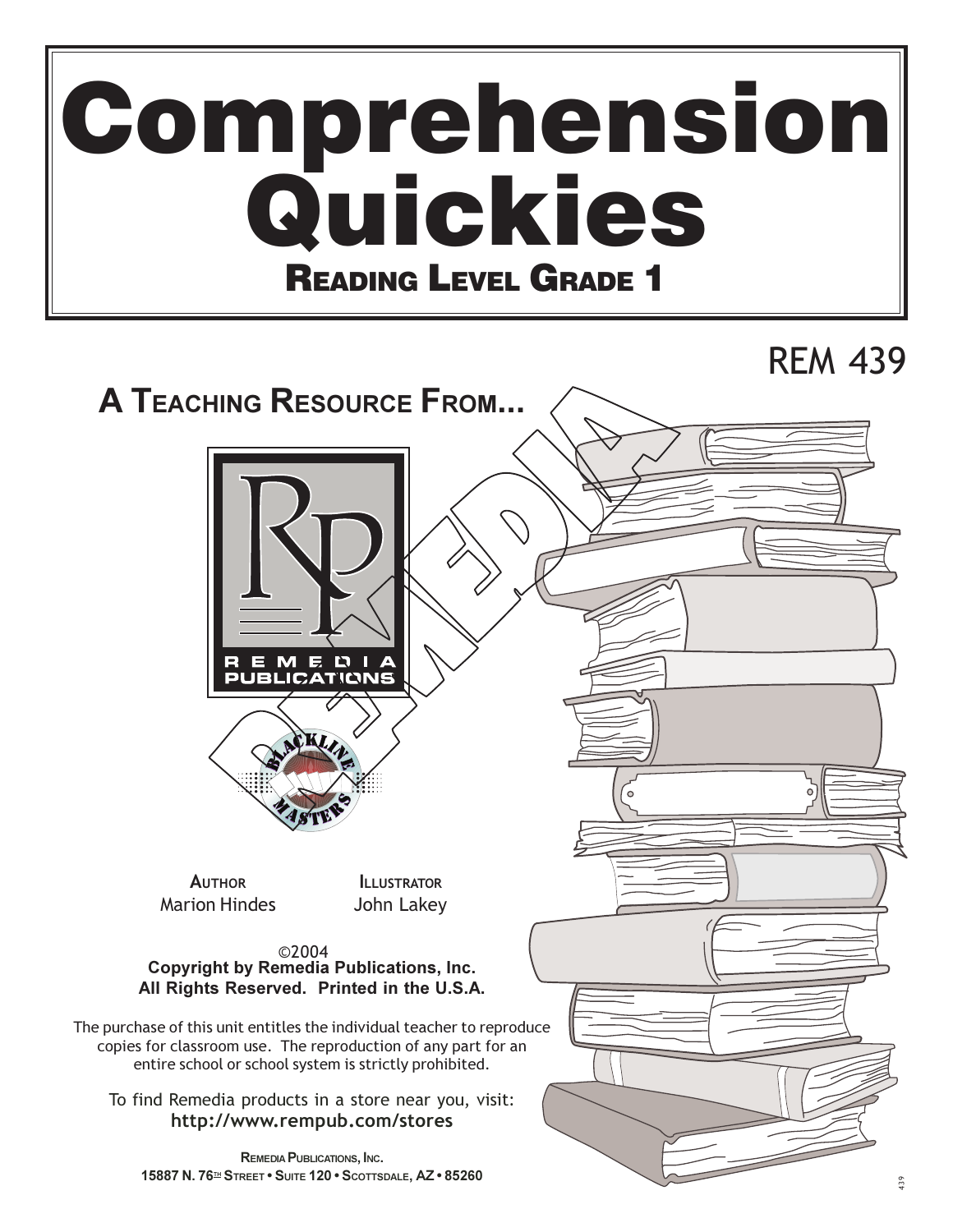### **INTRODUCTION**

Reading, comprehension, vocabulary, and writing skills are emphasized throughout the Comprehension Quickies series. Short, thought-provoking paragraphs require students to pay attention to details, understand the content, expand their vocabulary, and utilize thinking skills such as making inferences or drawing conclusions.

Teachers may choose to have students answer Questions 1-6 in complete sentences or short phrases. Question 7 asks students to state the main idea of the story in a complete sentence.

Because of their difficulty, many proper names are set off by parentheses. Teachers may have students either read the names or skip them altogether.

Depending on their individual reading levels, Comprehension Quickies 1 is suitable for students in latter first through sixth grade.

#### **CONTENTS**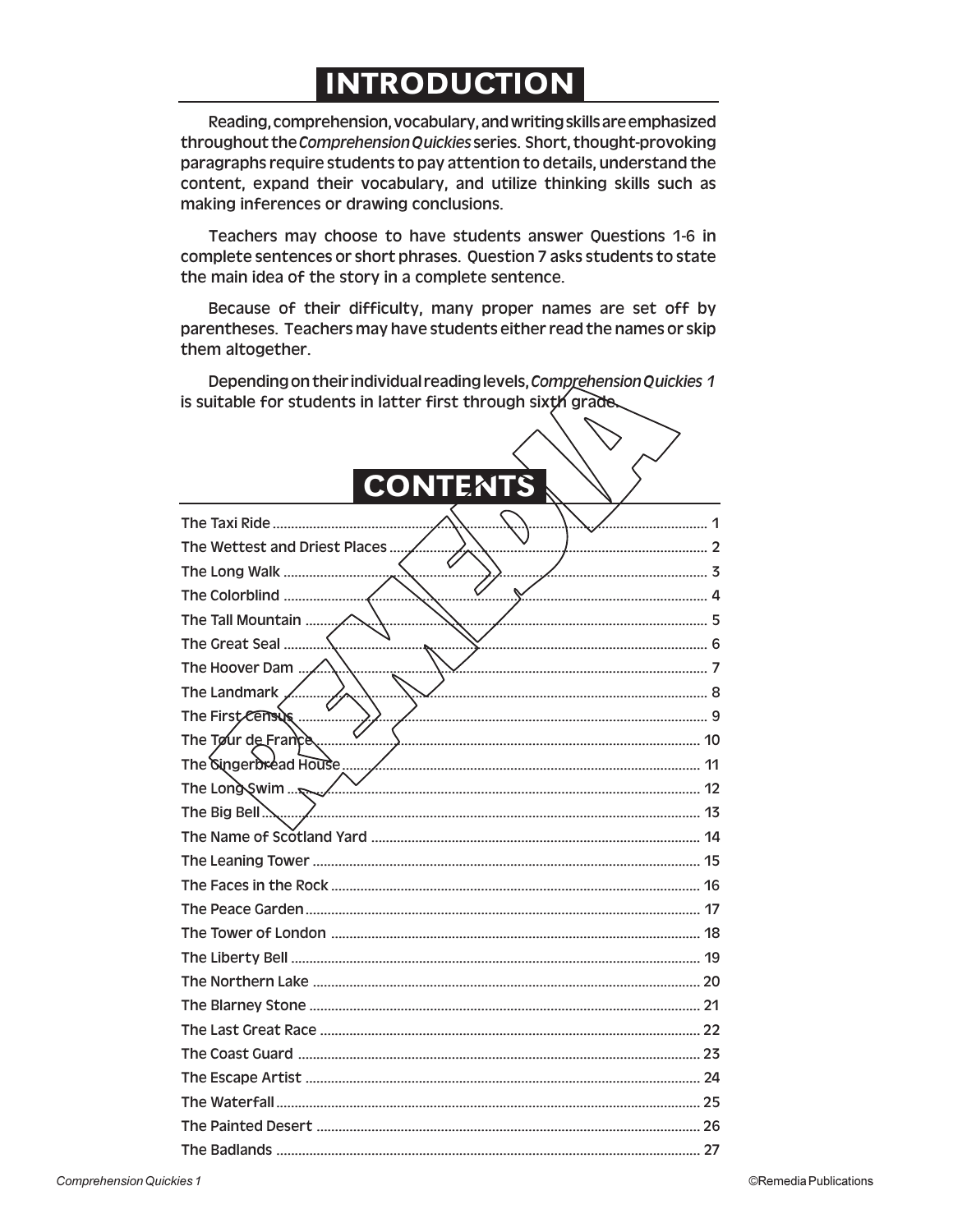# **The Taxi Ride**

Two ladies went for a taxi ride. It was a very long ride. They rode through 15 states. They traveled over 6,000 miles. Then they had to pay their driver a lot of money. They had to pay him \$2,500!



- Who went for a taxi ride?  $\mathbf{1}$
- How many states did they ride through?  $2<sub>1</sub>$
- How many miles did they travel?  $3<sub>1</sub>$
- What did they have to do after their ride?  $4.$
- How much did they have to pay their driver? 5.
- Do you think this taxi ride was a good idea? Why or why not? 6.
- Write a sentence telling what the story was about.  $7<sub>1</sub>$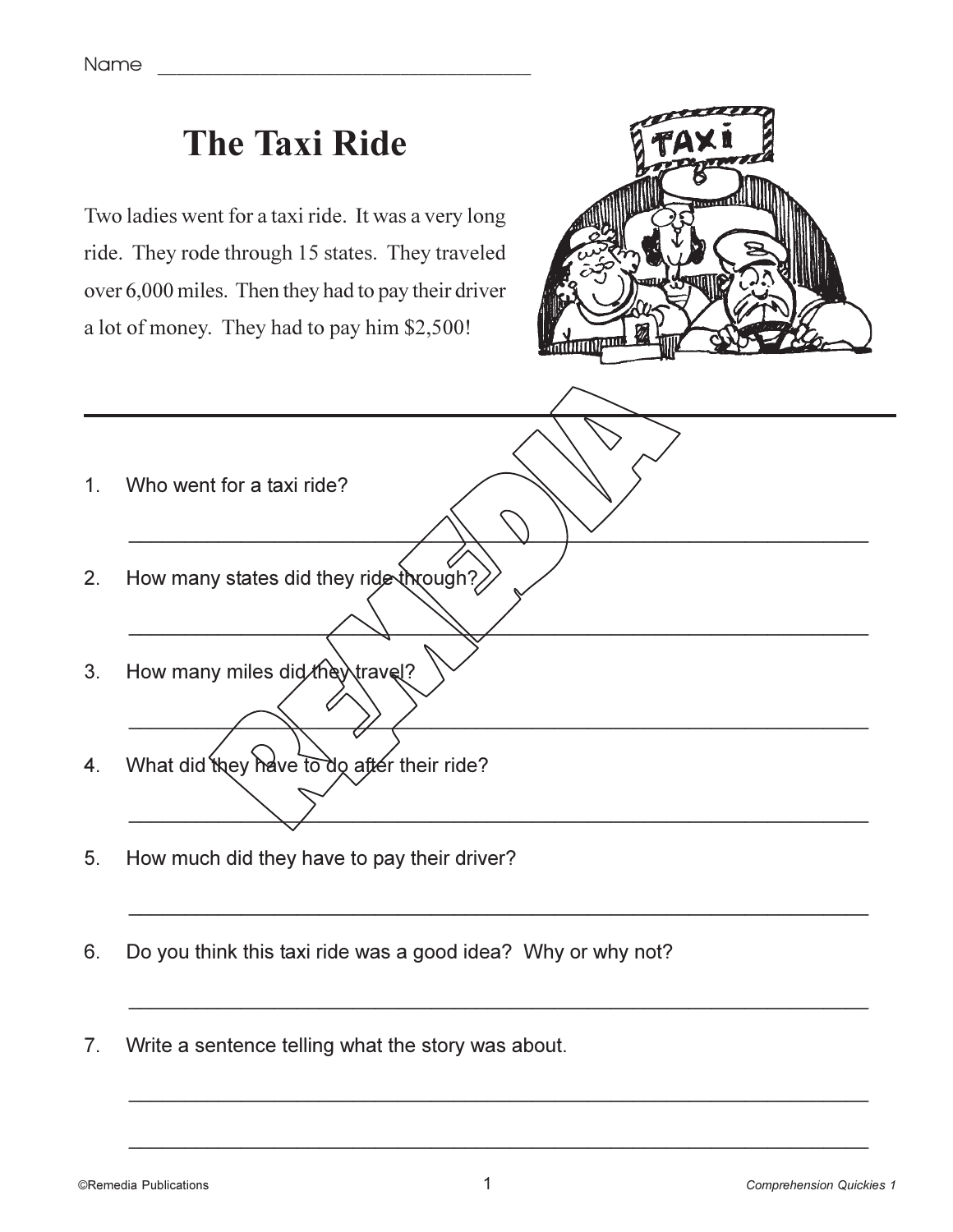Name

## **The Wettest and Driest Places**

The world's wettest place is in India. It gets about 460 inches of rain a year. A town in Chile is the driest place. It did not have any rain for 400 years. At last it got a few raindrops in 1971.



- Where is the world's wettest place?  $1<sup>1</sup>$
- How much rain does it get a year?  $2.$
- Where is the driest place in the world?  $3<sub>l</sub>$
- How long did this place go without rain?  $\overline{4}$ .
- 5. How much rain did it get in 1971?
- What two words in the story are opposites? 6.
- Write a sentence telling what the story was about.  $7<sup>1</sup>$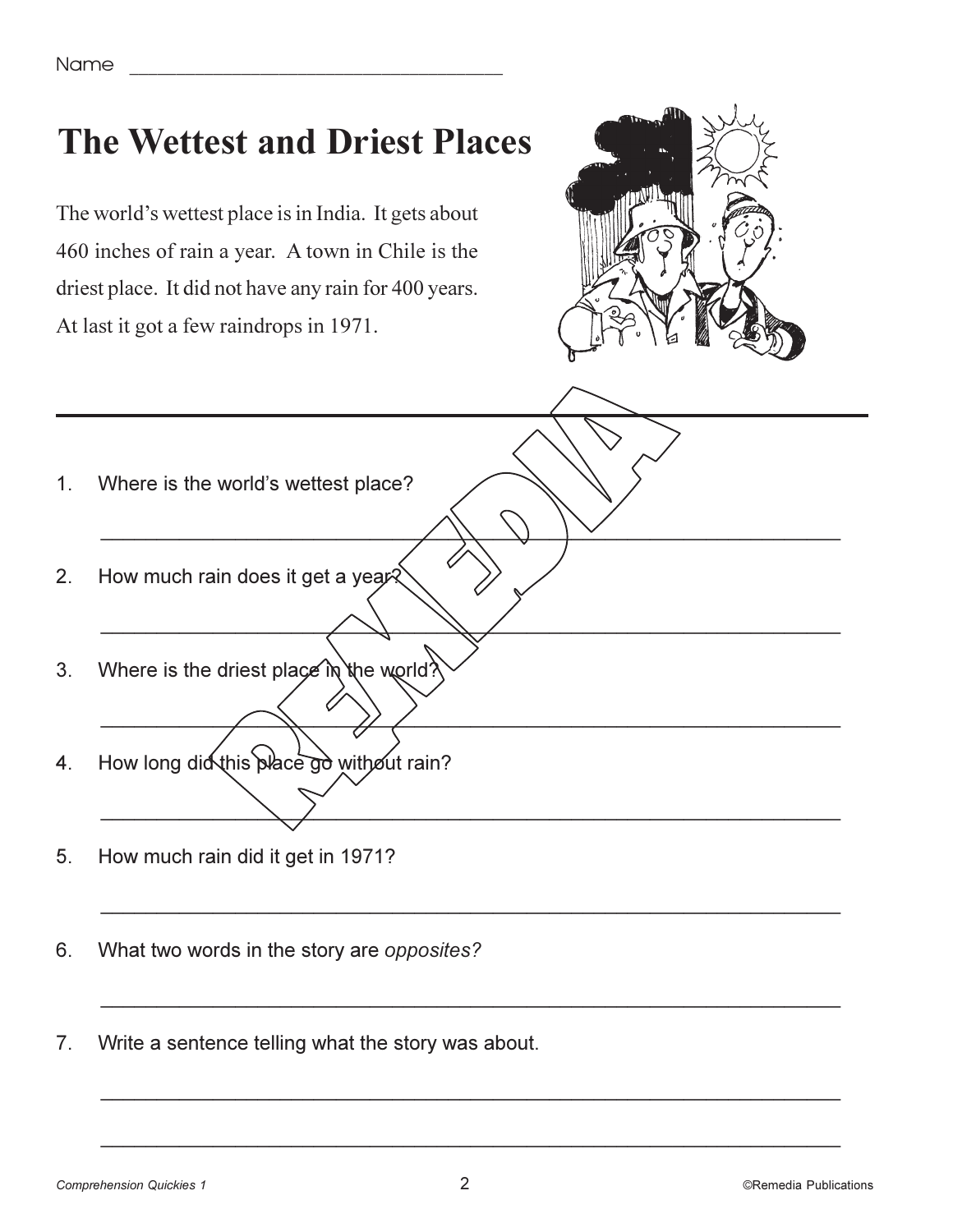# **The Long Walk**

A man went on a long hike. He traveled over 18,000 miles. He walked about 32 miles a day. He passed through 14 countries. The trip lasted 81 weeks, or about  $1\frac{1}{2}$  years. Do you think his feet got sore?



- How far did the man travel?  $1<sup>1</sup>$
- How many miles a day did he walk?  $2.$
- He passed through how many countries?  $3<sup>1</sup>$
- How many weeks did his trip last?  $4.$
- 5. This is about how many years?
- Would you like to go on a long hike? Why or why not? 6.
- Write a sentence telling what the story was about.  $7<sub>1</sub>$